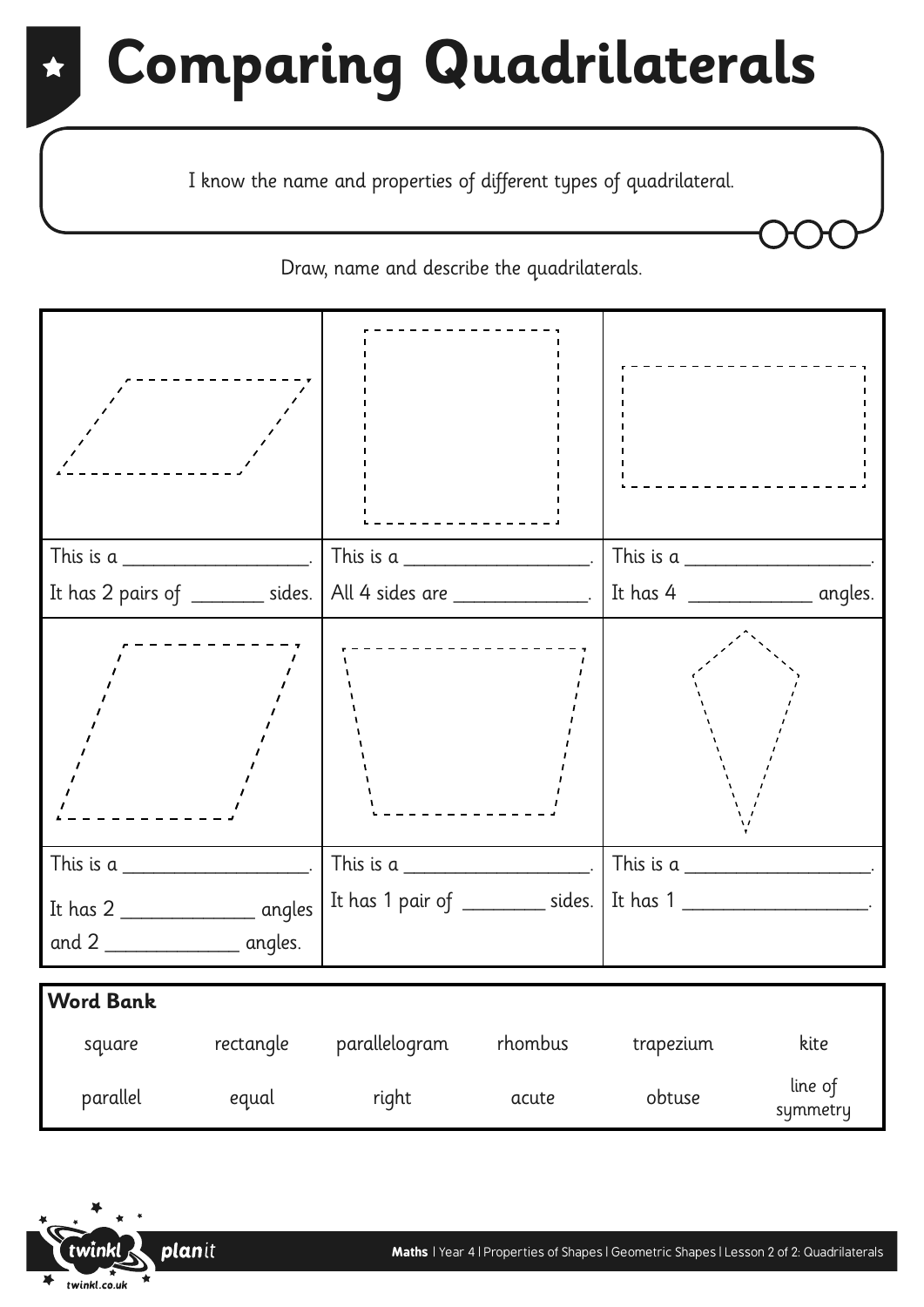# **Comparing Quadrilaterals**

I know the name and properties of different types of quadrilateral.

Sort the quadrilaterals into the correct box. Then write a mathematical fact for each type of quadrilateral.

| Rhombus       | Parallelogram |  |  |  |  |  |
|---------------|---------------|--|--|--|--|--|
|               |               |  |  |  |  |  |
|               |               |  |  |  |  |  |
|               |               |  |  |  |  |  |
|               |               |  |  |  |  |  |
|               |               |  |  |  |  |  |
| Fact:         | Fact:         |  |  |  |  |  |
| Trapezium     | <b>Kite</b>   |  |  |  |  |  |
|               |               |  |  |  |  |  |
|               |               |  |  |  |  |  |
|               |               |  |  |  |  |  |
|               |               |  |  |  |  |  |
| Fact:         | Fact:         |  |  |  |  |  |
|               |               |  |  |  |  |  |
| Qudrilaterals |               |  |  |  |  |  |
| ╱             |               |  |  |  |  |  |
|               |               |  |  |  |  |  |

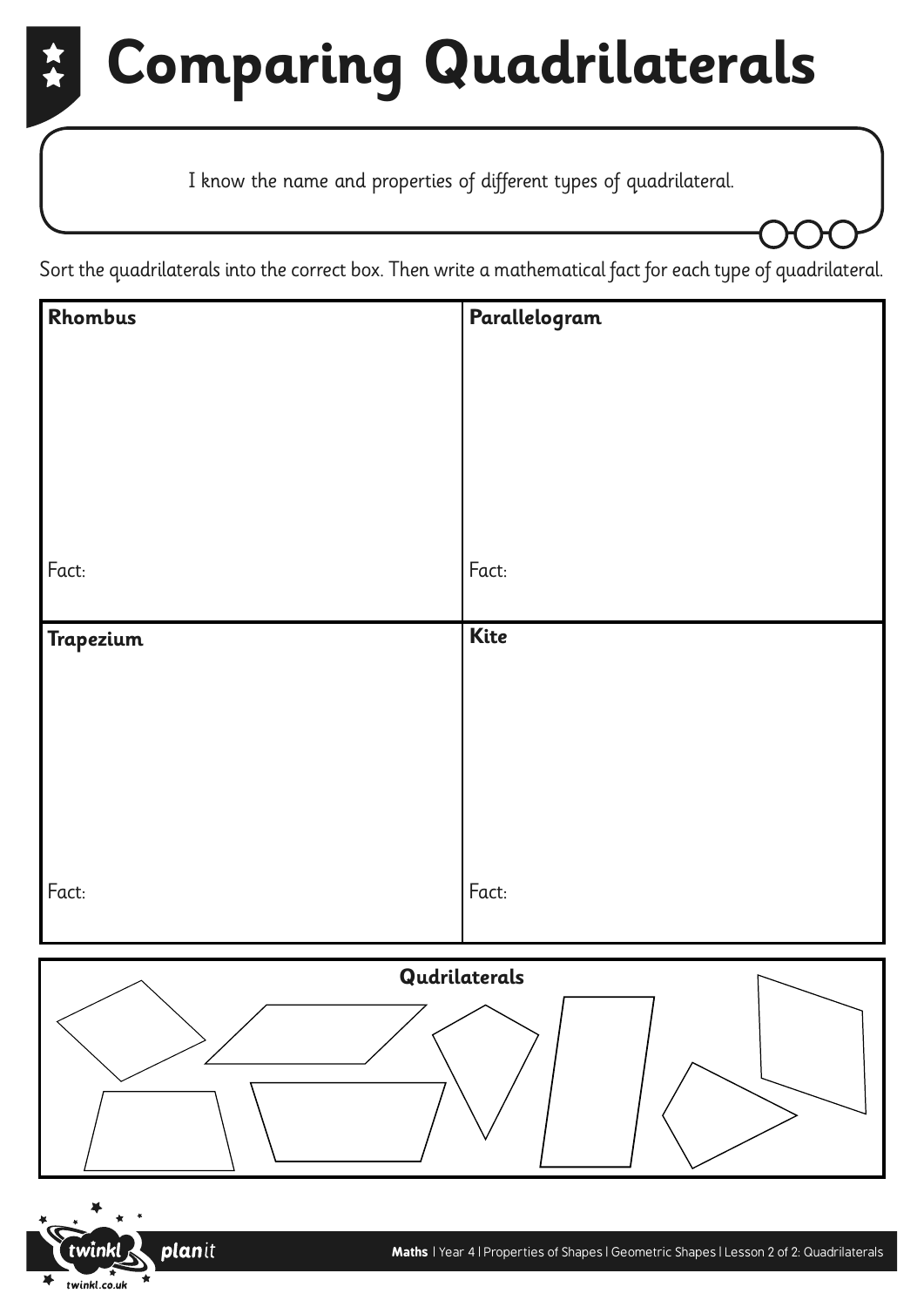# **Comparing Quadrilaterals**

I know the name and properties of different types of quadrilateral.

Sort the quadrilaterals into the correct box. Then name and write a mathematical fact for each quadrilateral.

|                  | Line of Symmetry |           |               |         | No Line of Symmetry |      |  |  |
|------------------|------------------|-----------|---------------|---------|---------------------|------|--|--|
| A Right Angle    |                  |           |               |         |                     |      |  |  |
| No Right Angle   |                  |           |               |         |                     |      |  |  |
| Quadrilaterals   |                  |           |               |         |                     |      |  |  |
|                  |                  |           |               |         |                     |      |  |  |
| <b>Word Bank</b> |                  |           |               |         |                     |      |  |  |
|                  | square           | rectangle | parallelogram | rhombus | trapezium           | kite |  |  |
|                  | parallel         | equal     | acute         | obtuse  | line of symmetry    |      |  |  |

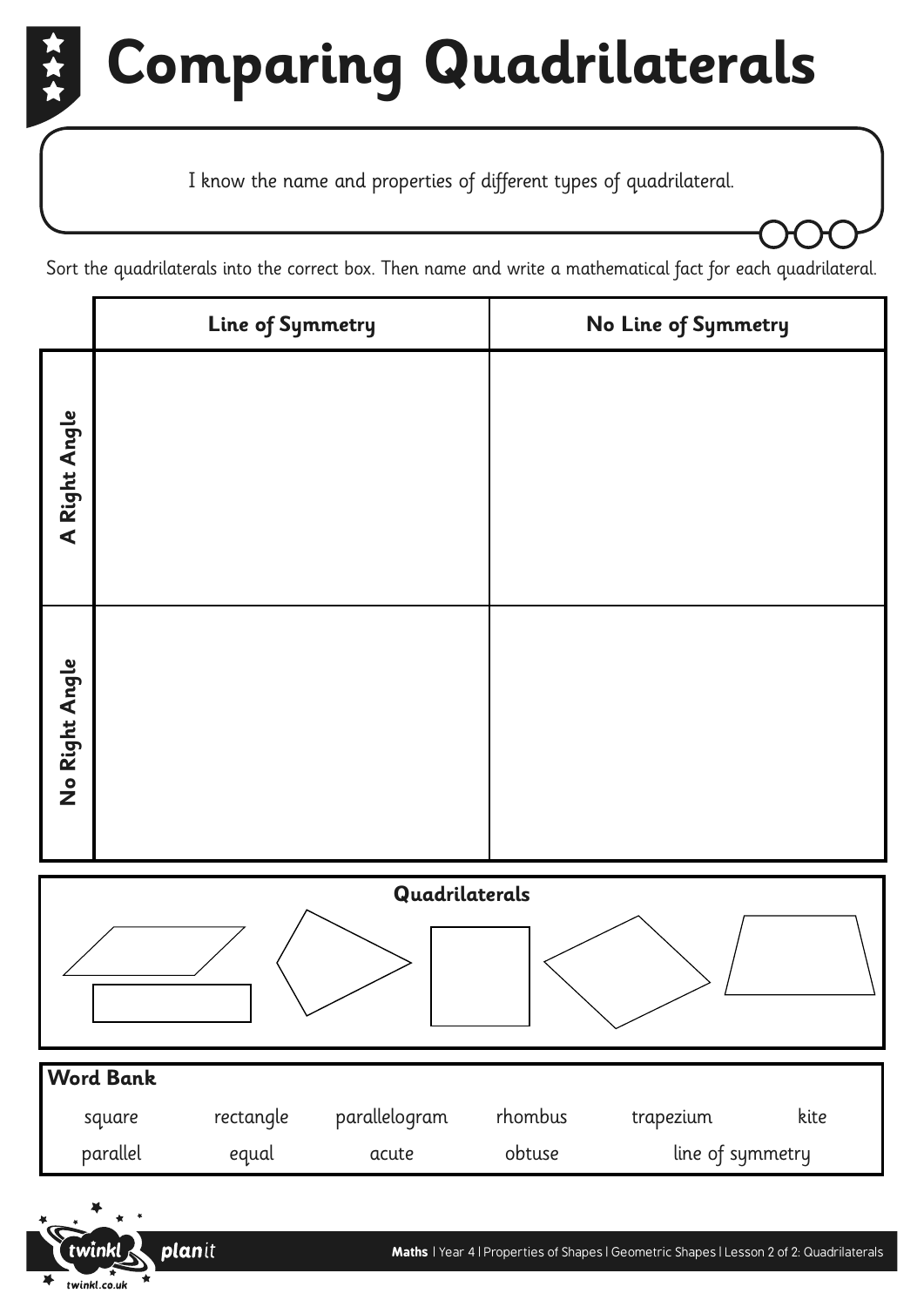#### **Comparing Quadrilaterals Answers**

Draw, name and describe the quadrilaterals.



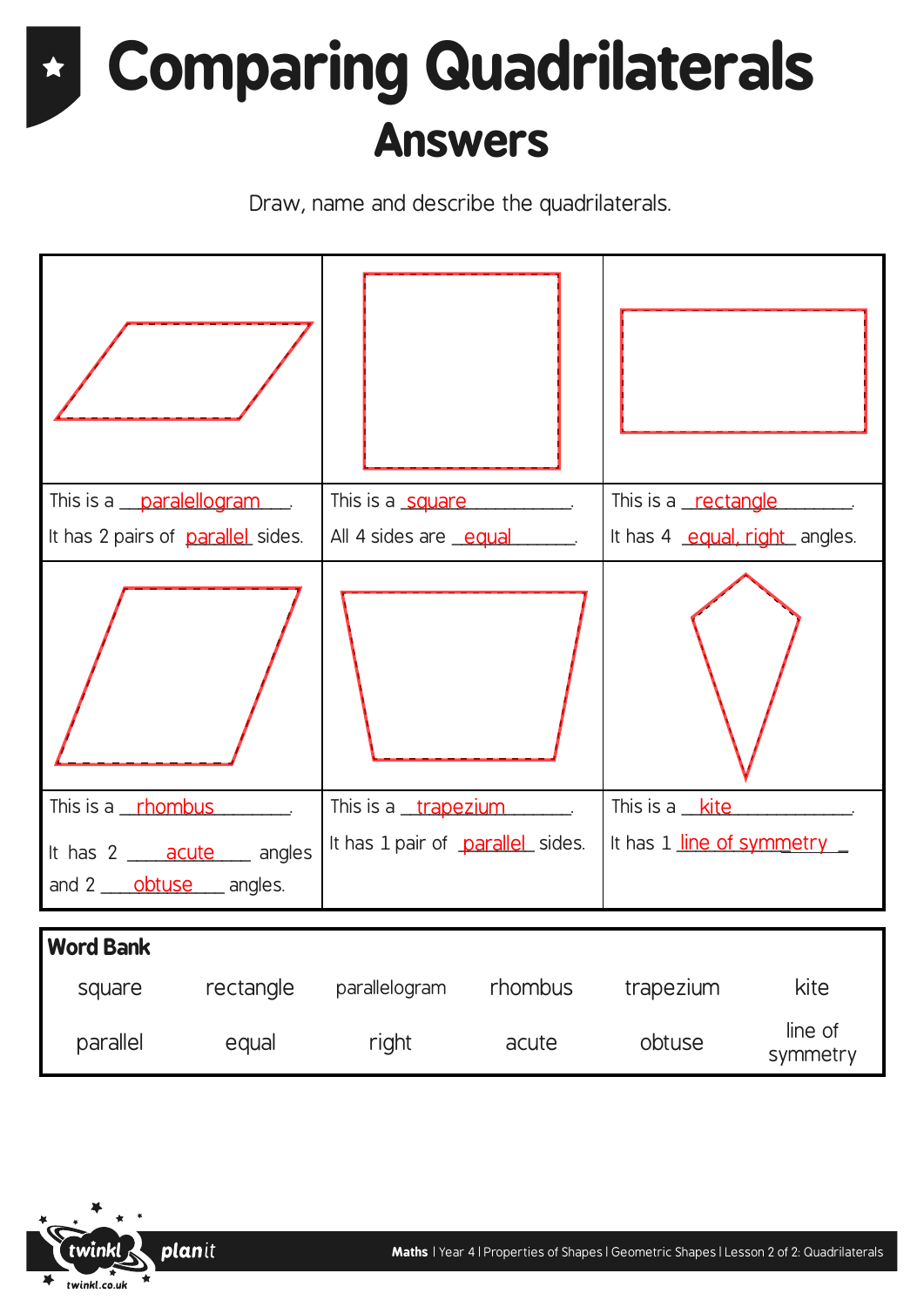### **Comparing Quadrilaterals Answers**

Sort the quadrilaterals into the correct box. Then write a mathematical fact for each type of quadrilateral.